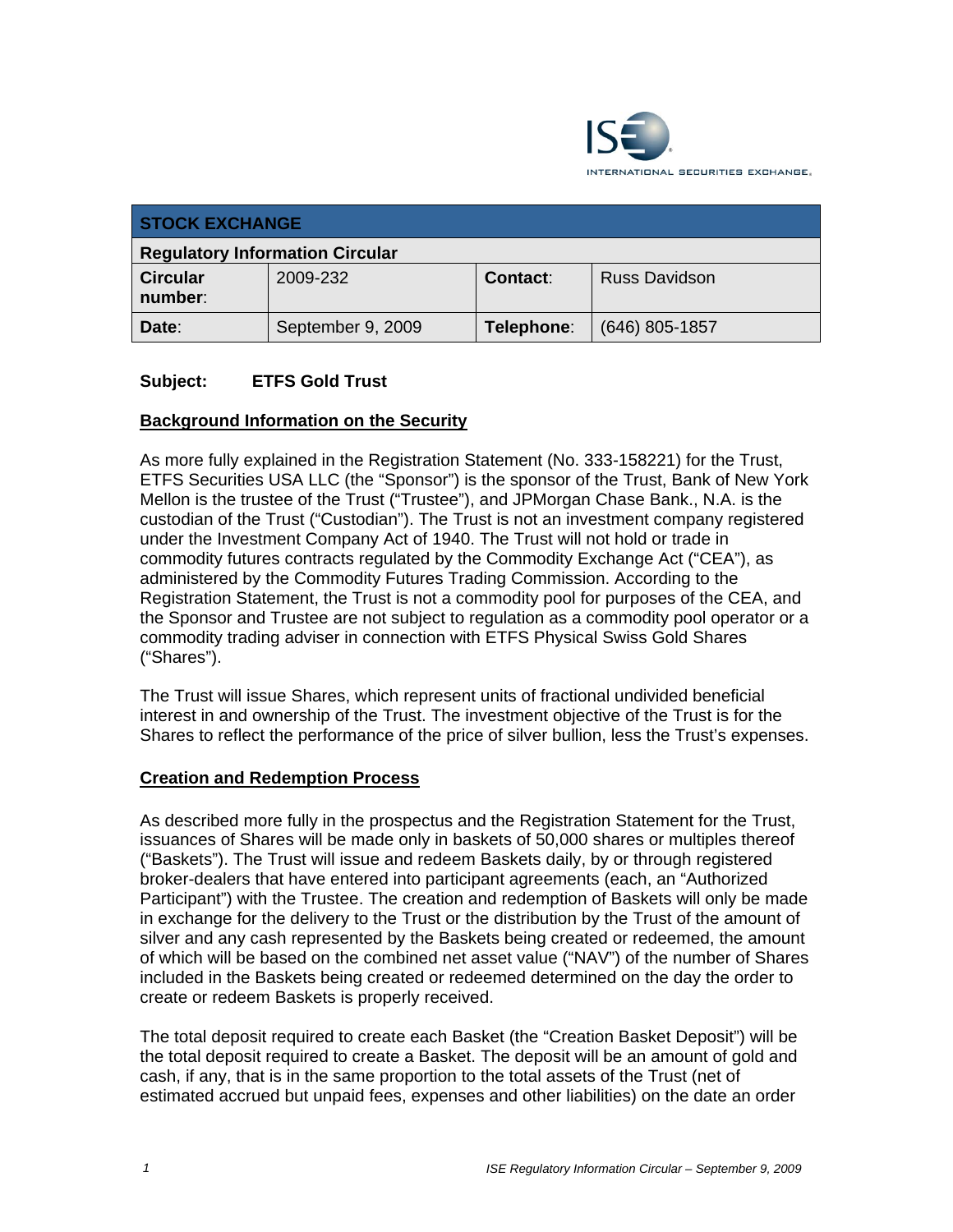to purchase one or more Baskets is properly received as the number of Shares comprising the number of Baskets to be created in respect of the deposit bears to the total number of Shares outstanding on the date such order is properly received.

The amount of the required gold deposit is determined by dividing the number of ounces of silver held by the Trust by the number of Baskets outstanding, as adjusted for the amount of gold constituting estimated accrued but unpaid fees and expenses of the Trust, as described in the Registration Statement.

The Shares will not be individually redeemable but will only be redeemable in Basket size. To redeem, an Authorized Participant will be required to accumulate enough Shares to constitute a Basket (i.e., 50,000 Shares).

The Trust's prospectus and Registration Statement describe additional procedures and requirements that apply to creation and redemptions of Shares.

#### **Variation of Gold, Definition of Net Asset Value and Adjusted Net Asset Value ("ANAV")**

As of the London PM Fix on each day that the Exchange is open for regular trading or, if there is no London PM Fix on such day or the London PM Fix has not been announced by 12:00 noon New York time on such day, as of 12:00 noon New York time on such day (Evaluation Time), the Trustee will evaluate the gold held by the Trust and determine both the ANAV and the NAV of the Trust.

At the Evaluation Time, the Trustee will value the Trust's gold on the basis of that day's London PM Fix or, if no London PM Fix is made on such day or has not been announced by the Evaluation Time, the next most recent London gold price fix (AM or PM) determined prior to the Evaluation Time will be used, unless the Sponsor determines that such price is inappropriate as a basis for evaluation. In the event the Sponsor determines that the London PM Fix or such other publicly available price as the Sponsor may deem fairly represents the commercial value of the Trust's gold is not an appropriate basis for evaluation of the Trust's gold, it shall identify an alternative basis for such evaluation to be employed by the Trustee.

Once the value of the gold has been determined, the Trustee will subtract all estimated accrued but unpaid fees, expenses and other liabilities of the Trust from the total value of the gold and all other assets of the Trust (other than any amounts credited to the Trust's reserve account, if established). The resulting figure is the ANAV of the Trust. The ANAV of the Trust is used to compute the Sponsor's Fee.

To determine the Trust's NAV, the Trustee will subtract the amount of estimated accrued but unpaid fees computed by reference to the ANAV of the Trust and to the value of the gold held by the Trust from the ANAV of the Trust. The resulting figure is the NAV of the Trust. The Trustee will also determine the NAV per Share by dividing the NAV of the Trust by the number of the Shares outstanding as of the close of trading on the Exchange (which includes the net number of any Shares created or redeemed on such evaluation day).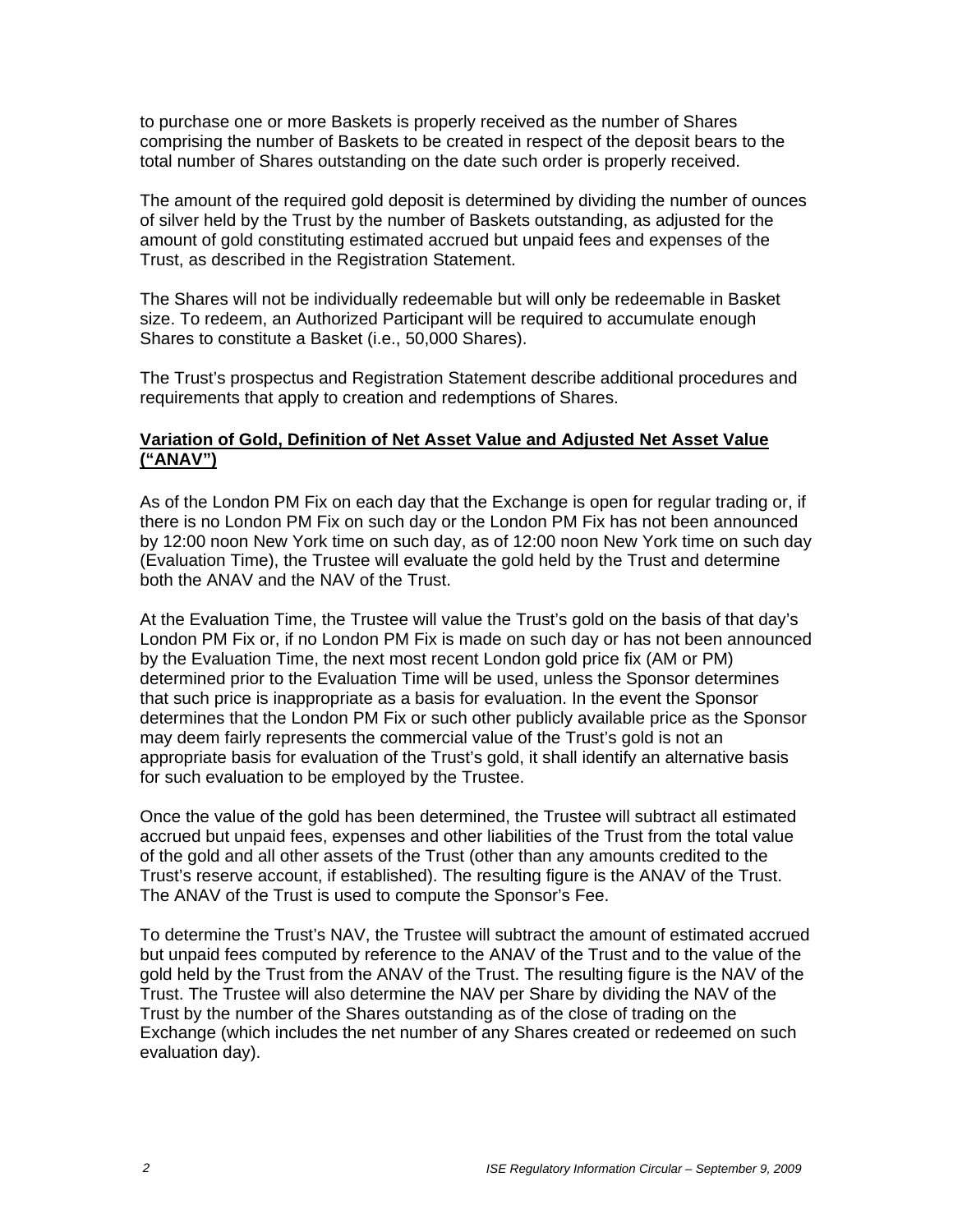The Depository Trust Company ("DTC") serves as securities depository for the Shares, which may be held only in book-entry form. Stock certificates will not be issued. DTC, or its nominee, is the record or registered owner of all outstanding shares of the Trust.

# **Dissemination of Indicative Trust Value**

In order to provide updated information relating to the Trust for use by investors, professionals, and Authorized Persons wishing to create or redeem Shares, the Exchange will disseminate through the facilities of CTA an updated Indicative Trust Value ("ITV"). The ITV will be disseminated on a per Share basis at least every 15 seconds during the Exchange's Regular Market Session (9:30 a.m. to 4:00 p.m. ET). The ITV will be calculated based on the amount of gold required for creations and redemptions and a price of gold derived from updated bids and offers indicative of the spot price of gold. The ITV on a per Share basis disseminated during the Exchange's Regular Market Session should not be viewed as a real time update of the NAV, which is calculated only once a day.

# **Continuous Offering**

The Trust will issue Shares in Baskets to Authorized Participants in exchange for deposits of gold on a continuous basis. The Trust will not issue fractions of a Basket. Because new Shares can be created and issued on an ongoing basis, at any point during the life of the Trust, a "distribution," as such term is used in the Securities Act, will be occurring. Broker-dealers and other persons are cautioned that some of their activities will result in their being deemed participants in a distribution in a manner which would render them statutory underwriters and subject them to the prospectus-delivery and liability provisions of the Securities Act. For example, a broker-dealer firm or its client will be deemed a statutory underwriter if it purchases a Basket from the Trust, breaks the Basket down into the constituent Shares and sells the Shares directly to its customers; or if it chooses to couple the creation of a supply of new Shares with an active selling effort involving solicitation of secondary market demand for the Shares. A determination of whether a particular market participant is an underwriter must take into account all the facts and circumstances pertaining to the activities of the broker-dealer or its client in the particular case, and the examples mentioned above should not be considered a complete description of all the activities that could lead to designation as an underwriter.

Dealers that are not "underwriters" but are participating in a distribution (as contrasted to ordinary secondary trading transactions), and thus dealing with Shares that are part of an "unsold allotment" within the meaning of Section 4(3)(C) of the Securities Act, would be unable to take advantage of the prospectus-delivery exemption provided by Section 4(3) of the Securities Act.

## **Availability of Information Regarding Gold Prices**

Investors may obtain on a 24-hour basis gold pricing information based on the spot price for an ounce of gold from various financial information service providers, such as Reuters and Bloomberg. Reuters and Bloomberg provide at no charge on their Web sites delayed information regarding the spot price of gold and last sale prices of gold futures, as well as information about news and developments in the gold market.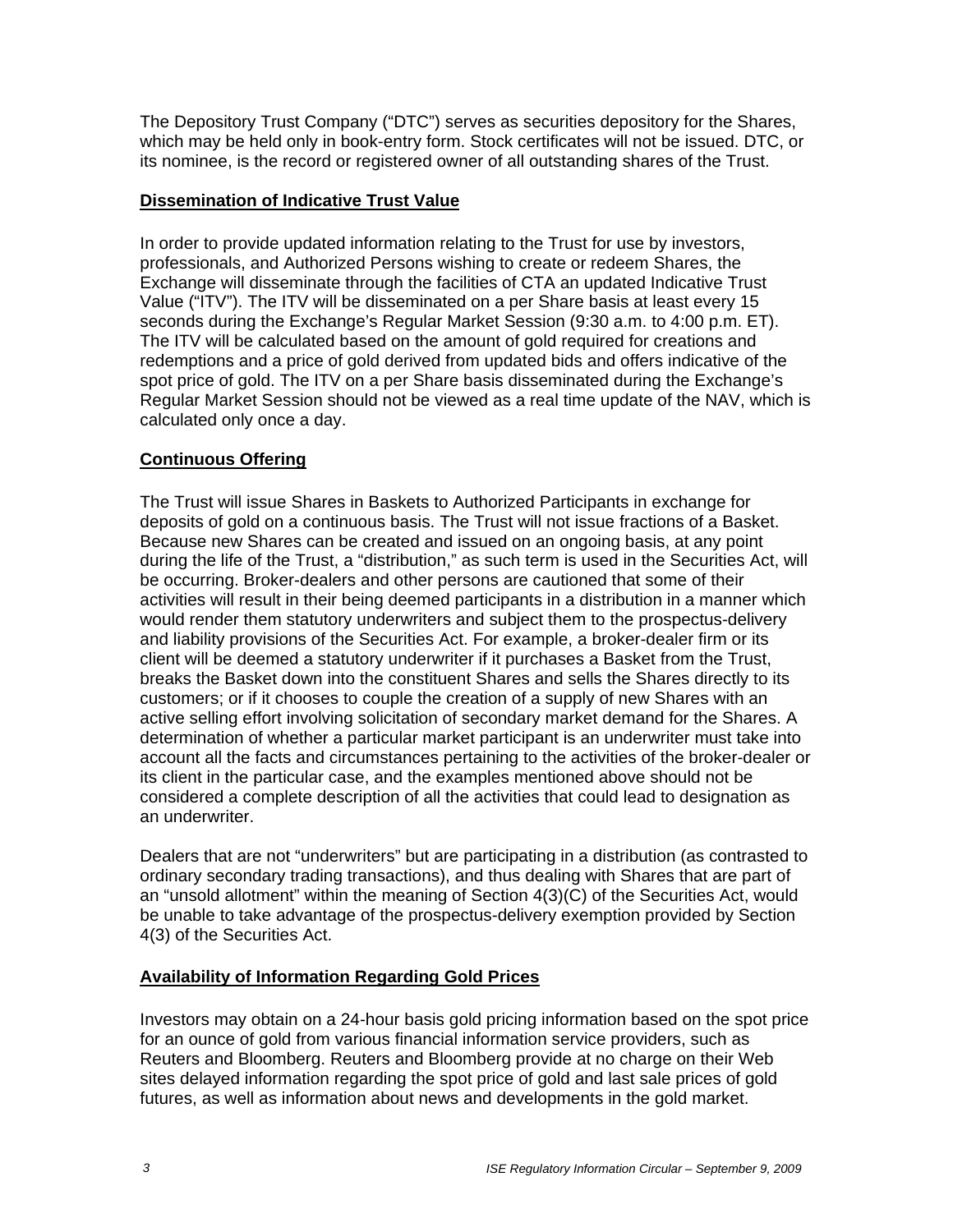Reuters and Bloomberg also offer a professional service to subscribers for a fee that provides information on gold prices directly from market participants. An organization named EBS provides an electronic trading platform to institutions such as bullion banks and dealers for the trading of spot gold, as well as a feed of live streaming prices to Reuters and Moneyline Telerate subscribers. Complete real-time data for gold futures and options prices traded on the COMEX are available by subscription from Reuters and Bloomberg. The NYMEX also provides delayed futures and options information on current and past trading sessions and market news free of charge on its Web site. There are a variety of other public Web sites providing information on gold, ranging from those specializing in precious metals to sites maintained by major newspapers, such as The Wall Street Journal. In addition, the London AM Fix and London PM Fix are publicly available at no charge at or www.thebulliondesk.com.

There is no regulated source of last sale information regarding physical gold.

The SEC has no jurisdiction over the trading of gold as a physical commodity. The CFTC has regulatory jurisdiction over the trading of gold futures contracts and options on gold futures contracts.

#### **Sponsor's Fee**

According to the Registration Statement, in exchange for the Sponsor's Fee, the Sponsor has agreed to assume the following administrative and marketing expenses incurred by the Trust: the Trustee's monthly fee and out-of-pocket expenses, the Custodian's fee and reimbursement of the Custodian's expenses under the Custody Agreements, Exchange listing fees, SEC registration fees, printing and mailing costs, audit fees and up to \$100,000 per annum in legal expenses. The Sponsor will also pay the costs of the Trust's organization and the initial sale of the Shares, including the applicable SEC registration fees. The Sponsor's Fee will accrue daily at an annualized rate equal to 0.39% of the adjusted net asset value of the Trust and will be payable monthly in arrears.

#### **Investment Risks**

Equity Electronic Assess Members ("Equity EAMs") are referred to the Trust's prospectus and Registration Statement for a description of risks associated with an investment in the Shares of the Trust. Among the risks described in the Registration Statement are the following:

The value of the Shares relates directly to the value of the gold held by the Trust and fluctuations in the price of gold could materially adversely affect an investment in the Shares.

The Shares may trade at a price which is at, above or below the NAV per Share and any discount or premium in the trading price relative to the NAV per Share may widen as a result of non-concurrent trading hours between the Exchange and London, Zurich and Commodity Exchange, Inc., a subsidiary of New York Mercantile Exchange, Inc. (COMEX).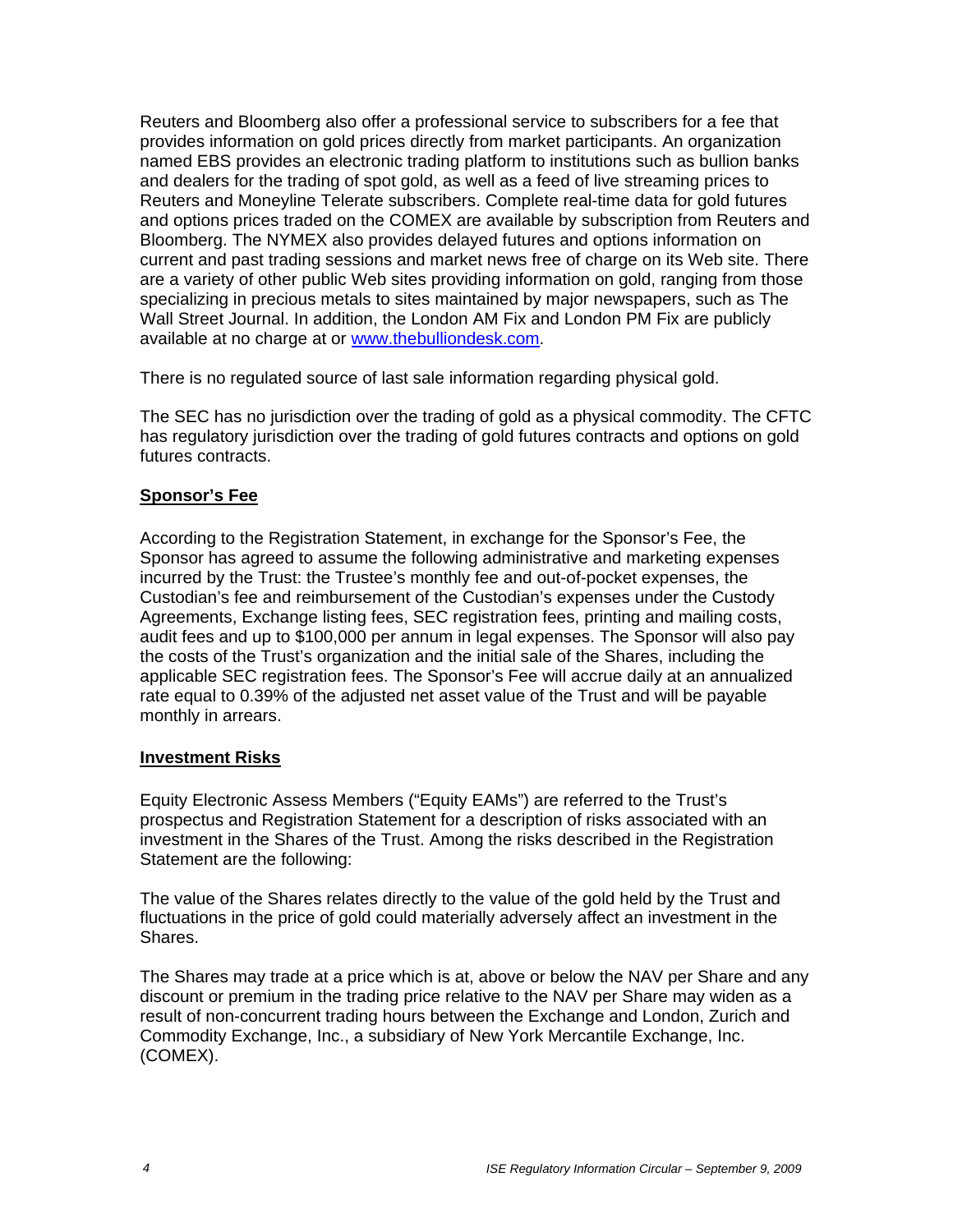Purchasing activity in the gold market associated with the purchase of Baskets from the Trust may cause a temporary increase in the price of gold. This increase may adversely affect an investment in the Shares.

Shareholders will not have the protections associated with ownership of shares in an investment company registered under the Investment Company Act of 1940 or the protections afforded by the Commodity Exchange Act of 1936.

The liquidity of the Shares may also be affected by the withdrawal from participation of one or more Authorized Participants.

Several factors may have the effect of causing a decline in the prices of gold and a corresponding decline in the price of Shares.

The Trust's gold may be subject to loss, damage, theft or restriction on access.

See the Registration Statement for more detail regarding these risks factors and for additional risk factors.

## **Exchange Rules Applicable to Trading in the Shares**

The Shares are considered equity securities, thus rendering trading in the Shares subject to the Exchange's existing rules governing the trading of equity securities.

## **Trading Hours**

Trading in the shares on ISE is on a UTP basis and is subject to ISE equity trading rules. The shares will trade from 8:00 a.m. until 8:00 p.m. Eastern Time. Equity EAMs trading the shares during the Extended Market Sessions are exposed to the risk of the lack of the calculation or dissemination of underlying index value or intraday indicative value ("IIV"). For certain derivative securities products, an updated underlying index value or IIV may not be calculated or publicly disseminated in the Extended Market hours. Since the underlying index value and IIV are not calculated or widely disseminated during Extended Market hours, an investor who is unable to calculate implied values for certain derivative securities products during Extended Market hours may be at a disadvantage to market professionals.

## **Suitability**

Trading in the Shares on ISE will be subject to the provisions of ISE Rule 2123(l). Members recommending transactions in the Shares to customers should make a determination that the recommendation is suitable for the customer. In addition, members must possess sufficient information to satisfy the "know your customer" obligation that is embedded in ISE Rule 2123(l).

Equity EAMs also should review FINRA Notice to Members 03-71 for guidance on trading these products. The Notice reminds members of their obligations to: (1) conduct adequate due diligence to understand the features of the product; (2) perform a reasonable-basis suitability analysis; (3) perform customer-specific suitability analysis in connection with any recommended transactions; (4) provide a balanced disclosure of both the risks and rewards associated with the particular product, especially when selling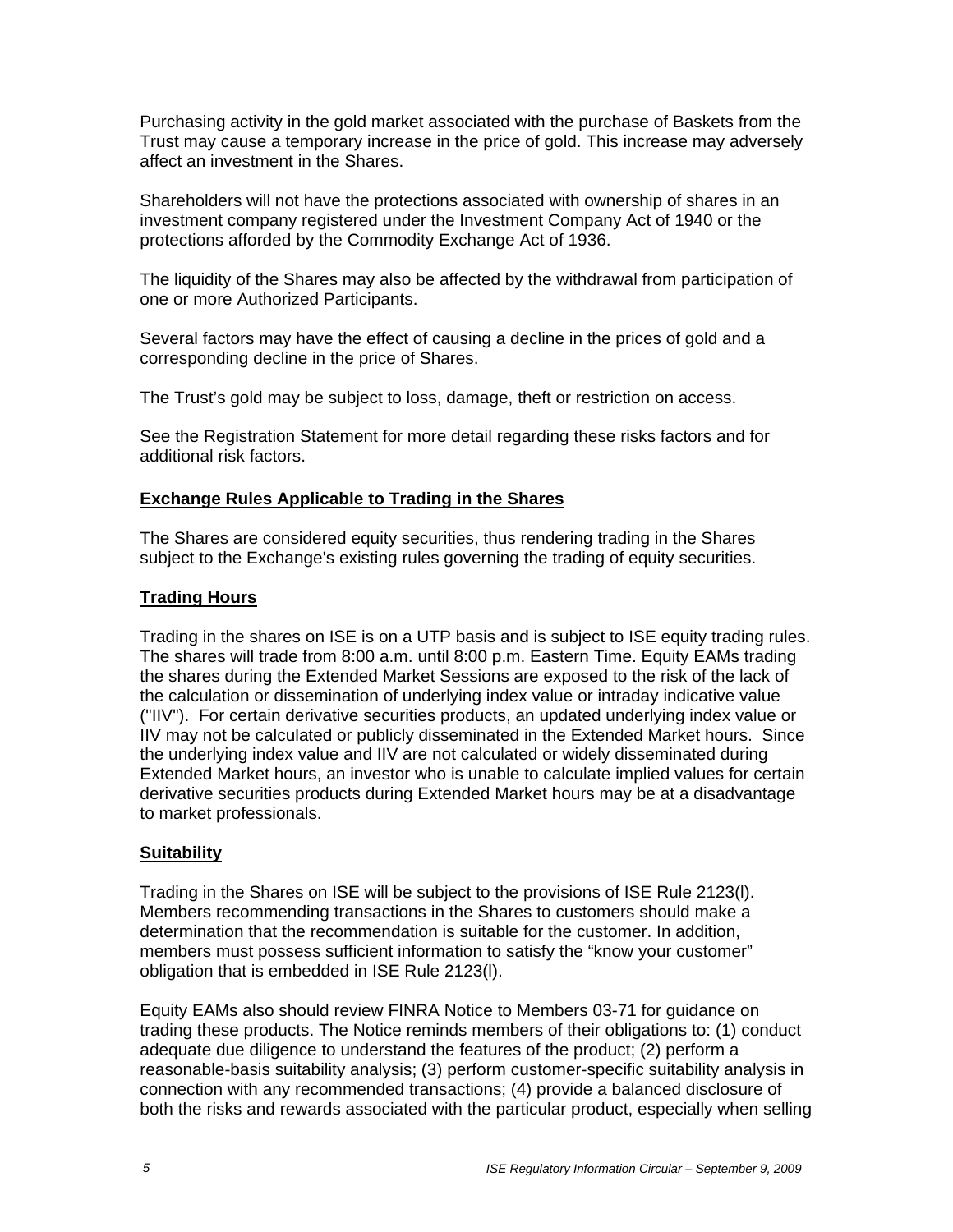to retail investors; (5) implement appropriate internal controls; and (6) train registered persons regarding the features, risk and suitability of these products.

# **Trading Halts**

ISE will halt trading in the Shares of a Trust in accordance with ISE Rule 2101(a)(2)(iii). The grounds for a halt under this Rule include a halt by the primary market because it stops trading the Shares and/or a halt because dissemination of the IIV or applicable currency spot price has ceased, or a halt for other regulatory reasons. In addition, ISE will stop trading the Shares of a Trust if the primary market de-lists the Shares.

## **Delivery of a Prospectus**

Pursuant to federal securities laws, investors purchasing Shares must receive a prospectus prior to or concurrently with the confirmation of a transaction. Investors purchasing Shares directly from the Fund (by delivery of the Deposit Amount) must also receive a prospectus.

Prospectuses may be obtained through the Distributor or on the Fund's website. The Prospectus does not contain all of the information set forth in the registration statement (including the exhibits to the registration statement), parts of which have been omitted in accordance with the rules and regulations of the SEC. For further information about the Fund, please refer to the Trust's registration statement.

# **Exemptive, Interpretive and No-Action Relief Under Federal Securities Regulations**

The SEC's Division of Trading and Markets (formerly, Division of Market Regulation) issued a letter dated June 21, 2006 granting exemptive and no-action relief from certain provisions of and rules under the Securities Exchange Act of 1934, regarding trading in certain exchange-traded derivatively-priced securities. The Trust relies on the relief, described below, granted in the June 21, 2006 letter.

## **Regulation M Exemptions**

Generally, Rules 101 and 102 of Regulation M prohibit any "distribution participant" and its "affiliated purchasers" from bidding for, purchasing, or attempting to induce any person to bid for or purchase any security which is the subject of a distribution until after the applicable restricted period, except as specifically permitted in Regulation M. The provisions of the Rules apply to underwriters, prospective underwriters, brokers, dealers, and other persons who have agreed to participate or are participating in a distribution of securities.

The Commission issued a No-Action Letter by which persons participating in a distribution of shares of a fund may engage in secondary market transactions in such shares during their participation in such a distribution, despite the requirements of from Rule 101 under Regulation M. In addition, the Commission has permitted persons who may be deemed to be participating in the distribution of shares of a fund (i) to purchase securities for the purpose of purchasing creation unit aggregations of fund shares and (ii) to tender securities for redemption in Creation Unit Aggregations. Further, the Commission has clarified that the tender of fund shares to the Fund for redemption does not constitute a bid for or purchase of any of the Funds' securities during the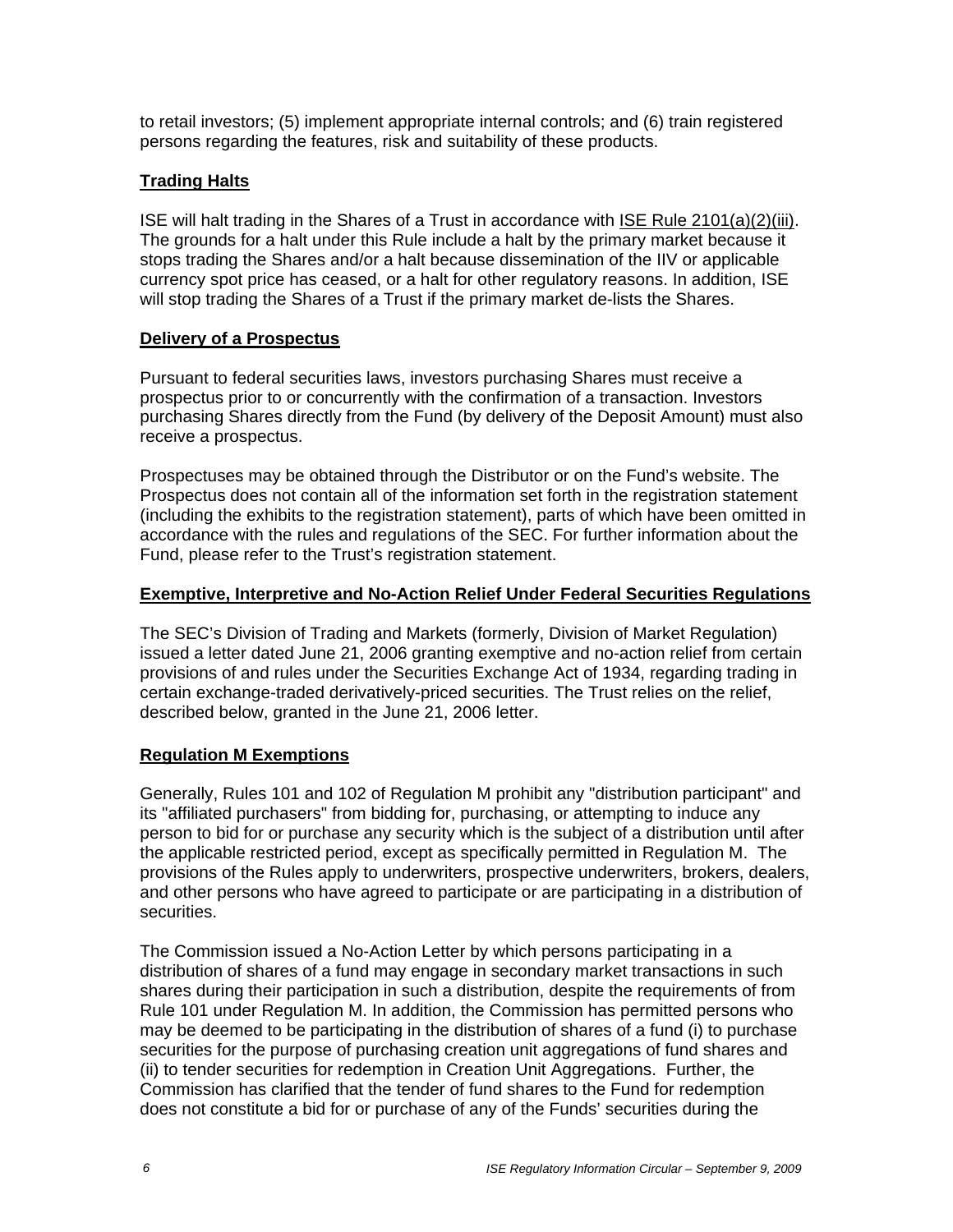restricted period of Rule 101. The Commission has issued a No-Action Letter to paragraph (e) of Rule 102 under Regulation M which allow the redemption of fund shares in creation unit aggregations during the continuous offering of shares.

# **Customer Confirmations for Creation or Redemption of Fund Shares (SEC Rule 10b-10)**

Broker–dealers who handle purchases or redemptions of Fund shares in Creation Units for customers will be permitted to provide such customers with a statement of the number of Creation Unit Aggregations created or redeemed without providing a statement of the identity, number and price of shares of the individual securities tendered to the Fund for purposes of purchasing creation unit aggregations ("Deposit Securities") or the identity, number and price of shares to be delivered by the Trust to the redeeming holder ("Redemption Securities"). The composition of the securities required to be tendered to the Fund for creation purposes and of the securities to be delivered on redemption will be disseminated each business day and will be applicable to requests for creations or redemption, as the case may be, on that day. This exemptive relief under Rule 10b-10 with respect to creations and redemptions is subject to the following conditions:

- 1) Confirmations to customers engaging in creations or redemptions must state that all information required by Rule 10b-10 will be provided upon request;
- 2) Any such request by a customer for information required by Rule 10b-10 will be filed in a timely manner, in accordance with Rule 10b-10(c);
- 3) Except for the identity, number and price of shares of the component securities of the Deposit Securities and Redemption Securities, as described above, confirmations to customers must disclose all other information required by Rule 10b-10(a).

# **SEC Rule 14e-5**

The Commission has permitted any person acting as a dealer-manager of a tender offer for a component security of fund (1) to redeem fund shares in creation unit aggregations from the issuer that may include a security subject to such tender offer and (2) to purchase fund shares during such tender offer. In addition, a No-Action has been issued under Rule 14e-5 states that if a broker-dealer acting as a dealer-manager of a tender offer for a security of the Fund purchases or arranges to purchase such securities in the secondary market for the purpose of tendering such securities to purchase one or more creation unit aggregations of shares, it must be made in conformance with the following:

- i. such bids or purchases are effected in the ordinary course of business, in connection with a basket of 20 or more securities in which any security that is the subject of a distribution, or any reference security, does not comprise more than 5% of the value of the basket purchased; or
- ii. purchases are effected as adjustments to such basket in the ordinary course of business as a result of a change in the composition of the underlying index; and
- iii. such bids or purchases are not effected for the purpose of facilitating such tender offer.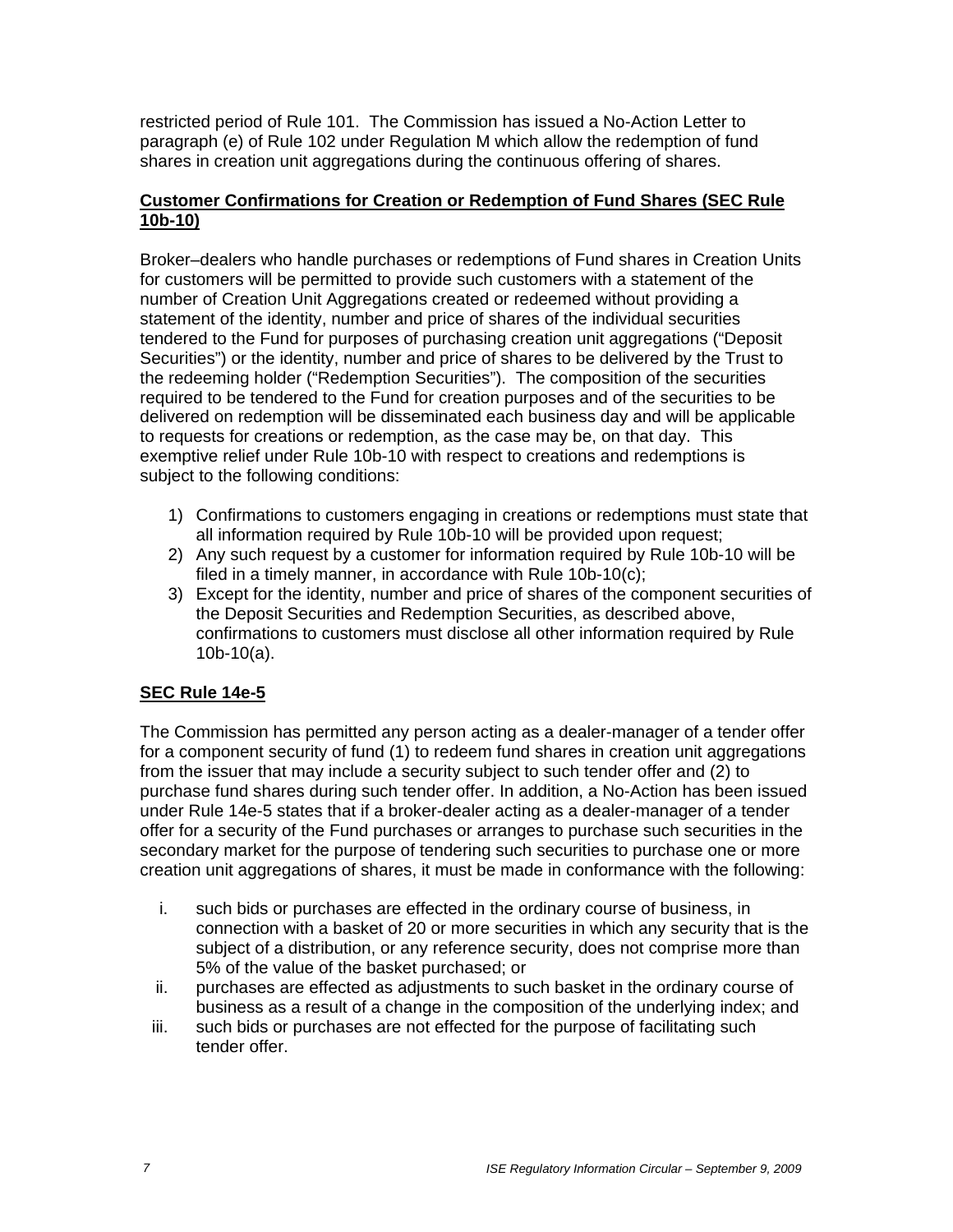# **Section 11(d)(1); SEC Rules 11d1-1 and 11d1-2**

Section 11(d)(1) of the Act generally prohibits a person who is both a broker and a dealer from effecting any transaction in which the broker-dealer extends credit to a customer on any security which was part of a new issue in the distribution of which he participated as a member of a selling syndicate or group within thirty days prior to such transaction. The Commission has clarified that Section 11(d)(1) does not apply to broker-dealers that are not authorized participants (and, therefore, do not create creation unit aggregations) that engage in both proprietary and customer transactions in shares of a fund in the secondary market, and for broker-dealer authorized participants that engage in creations of creation unit aggregations. This relief is subject to specific conditions, including the condition that such broker-dealer (whether or not an authorized participant) does not, directly or indirectly, receive from the fund complex any payment, compensation or other economic incentive to promote or sell the shares of a fund to persons outside the fund complex, other than non-cash compensation permitted under NASD Rule 2830 (I)(5)(A), (B) or (C). See letter dated November 22, 2005 from Brian A Bussey, Assistant Chief Counsel, SEC Division of Market Regulation, to Barclays Global Investors, N.A., dated November 22, 2005. The Commission has issued a No-Action Letter under Section 11(d)(1) of the Act states that broker-dealers may treat shares of a fund, for purposes of Rule 11d1-2, as "securities issued by a registered open-end investment company as defined in the Investment Company Act" and thereby extend credit or maintain or arrange for the extension or maintenance of credit on shares that have been owned by the persons to whom credit is provided for more than 30 days, in reliance on the exemption contained in the rule.

## **SEC Rule 15c1-5 and 15c1-6**

The Commission has issued a No-Action letter with respect to Rule 15c1-5 and Rule 15c1-6 as to the required disclosure of control by a broker or dealer with respect to creations and redemptions of fund shares and secondary market transactions therein.

**This Regulatory Information Circular is not a statutory Prospectus. Equity EAMs should consult the Trust's Registration Statement, SAI, Prospectus and the Fund's website for relevant information.**